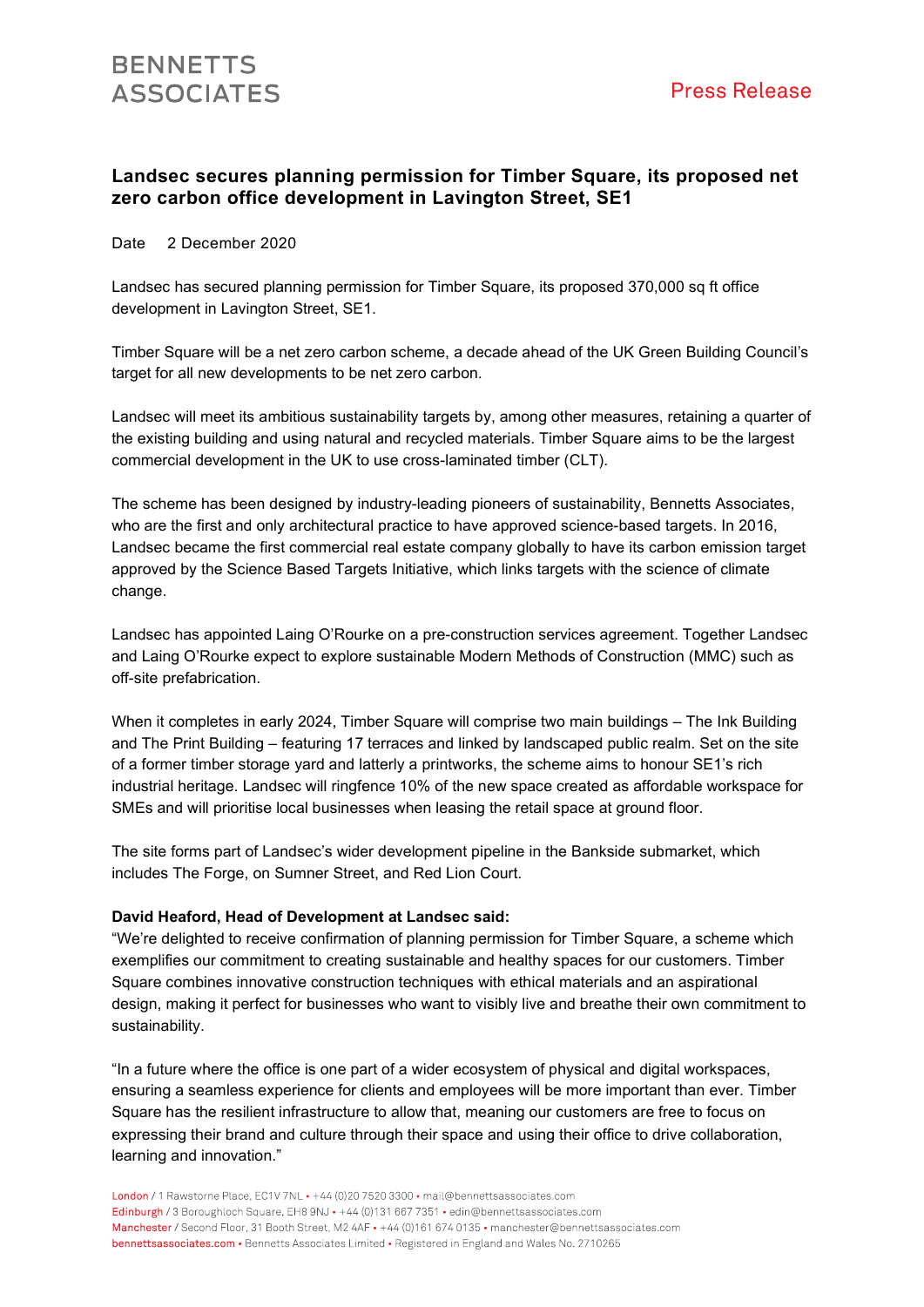## **BENNETTS ASSOCIATES**

## Peter Fisher, Director at Bennetts Associates said:

"The Timber Square scheme is both ambitious and challenging, and a fitting project to realise Landsec's net zero carbon plans. Securing planning permission is a significant milestone not just for Timber Square, but for the wider property industry. The project has the potential to be a game changer regarding operational and embodied carbon impacts, as well as wellbeing. We hope to prove what's possible in sustainable development and set a new standard of what businesses expect of their offices."

Timber Square is part of the Building a Better Future series produced by BBC StoryWorks – watch our short documentary about the scheme on https://worldgbc.org/building-better-future

Ends

### ABOUT LANDSEC

At Landsec, we strive to connect communities, realise potential and deliver sustainable places.

As one of the largest real estate companies in Europe, our £11.8 billion portfolio spans 24 million sq ft (as at 30 September 2020) of well-connected retail, leisure, workspace and residential hubs. From the iconic Piccadilly Lights in the West End and the regeneration of London's Victoria, to the creation of retail destinations at Westgate Oxford and Trinity Leeds, we own and manage some of the most successful and memorable real estate in the UK.

We aim to lead our industry in critical long-term issues – from diversity and community employment, to carbon reduction and climate resilience. We deliver value for our shareholders, great experiences for our customers and positive change for our communities. Find out more at landsec.com

For further information please contact: landsec@teneo.com +44 (0)20 7260 2700

#### ABOUT BENNETTS ASSOCIATES

Bennetts Associates creates sustainable and enduring architecture.

The practice has completed a diverse portfolio of cultural, workplace and education projects in both the public and private sector, ranging from masterplans to small historic buildings. As one of the UK's leading practices, its work has been celebrated with more than 190 awards over 30 years and has recently earned Building Design's Office Architect of the Year 2020 award. Bennetts Associates is an employee-owned trust with studios in London, Edinburgh, and Manchester.

Bennetts Associates is responsible for many prominent projects, most recently the Royal College of Pathologists and the London Borough of Camden headquarters in London, Storyhouse in Chester, the Bayes Centre for the University of Edinburgh, and Jaguar Land Rover in Warwickshire. The